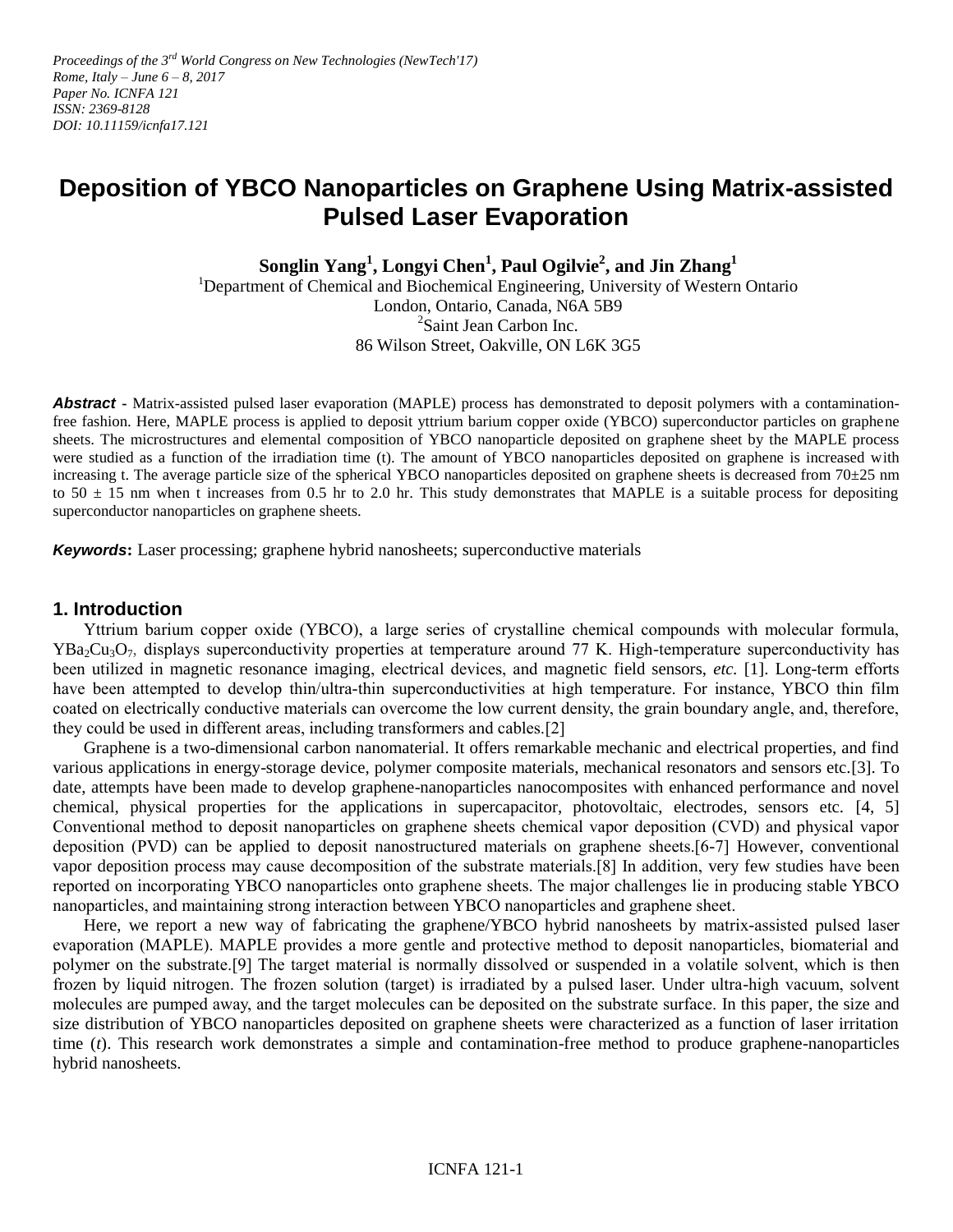#### **2. Results and Discussions**

All the measures were performed in triplicate. Figure 1 shows the UV-Vis spectra of graphene oxide and graphene, and the small inset is the TEM micrograph of graphene sheets. The absorbance of graphene oxide in aqueous medium is observed at 231 nm. After hydrazine reduction, the absorbance peak has a red shift to 270 nm, which suggested that the electronic conjugation within graphene basal plane is restored.[2-3] The graphene nanosheets can be clearly seen in the TEM micrograph, wrinkles or folds on the nanosheets may be attributed to graphene's large aspect ratio.



Fig. 1: UV-Vis spectra of graphene oxide and graphene. The small inset is the TEM micrograph of the graphene sheets.

YBCO powder used as the precursor for producing nanoparticles in MAPLE were characterized. Figure 2a shows the TEM micrograph of YBCO powder which shows irregular particle shape with  $3.5 \pm 2$  µm of average particle size. The



Fig. 2: (a) TEM micrograph of YBCO particles used as the precursor of YBCO nanoparticles produced by MAPLE. (b) XRD profile of the YBCO powder, similar with the XRD proles of  $Ba_{0.68}Y_{0.33}CuO_{3-x}$  (PDF#41-0227). (c) Hysteresis loops of YBCO powder at 300 K and 80K.

XRD profile of the YBCO powder fits well with the structure of  $Ba_{0.68}Y_{0.33}CuO_{3-x}$  (the card number PDF#41-0227) as shown in Figure 2b. The magnetic properties of YBCO powder was investigated by VSM under 10 kOe. The hysteresis loops of YBCO were measured at 80 K and 300 K respectively, as shown in Figure 2c. The YBCO powder shows ferromagnetic at room temperature, and typical superparamagnetic properties at low temperature. When temperature decreased from 300K to 80K, the saturation magnetisation  $(M<sub>s</sub>)$  at 10 KOe increases from 0.03 to 0.05 emu/g, while the coercivity  $(H<sub>c</sub>)$  increases slightly from 120.6 to 123.0 Oe. As the particle size is much smaller than the bulk YBCO, the critical superconductor temperature for the YBCO powder may be even lower than 80 K.

In the MAPLE process, the YBCO powder is ablated by the laser irradiation due to the photon-electron interaction. Under the high vacuum, the ablated nanoparticles transported with the evaporated solvent to the graphene sheets used as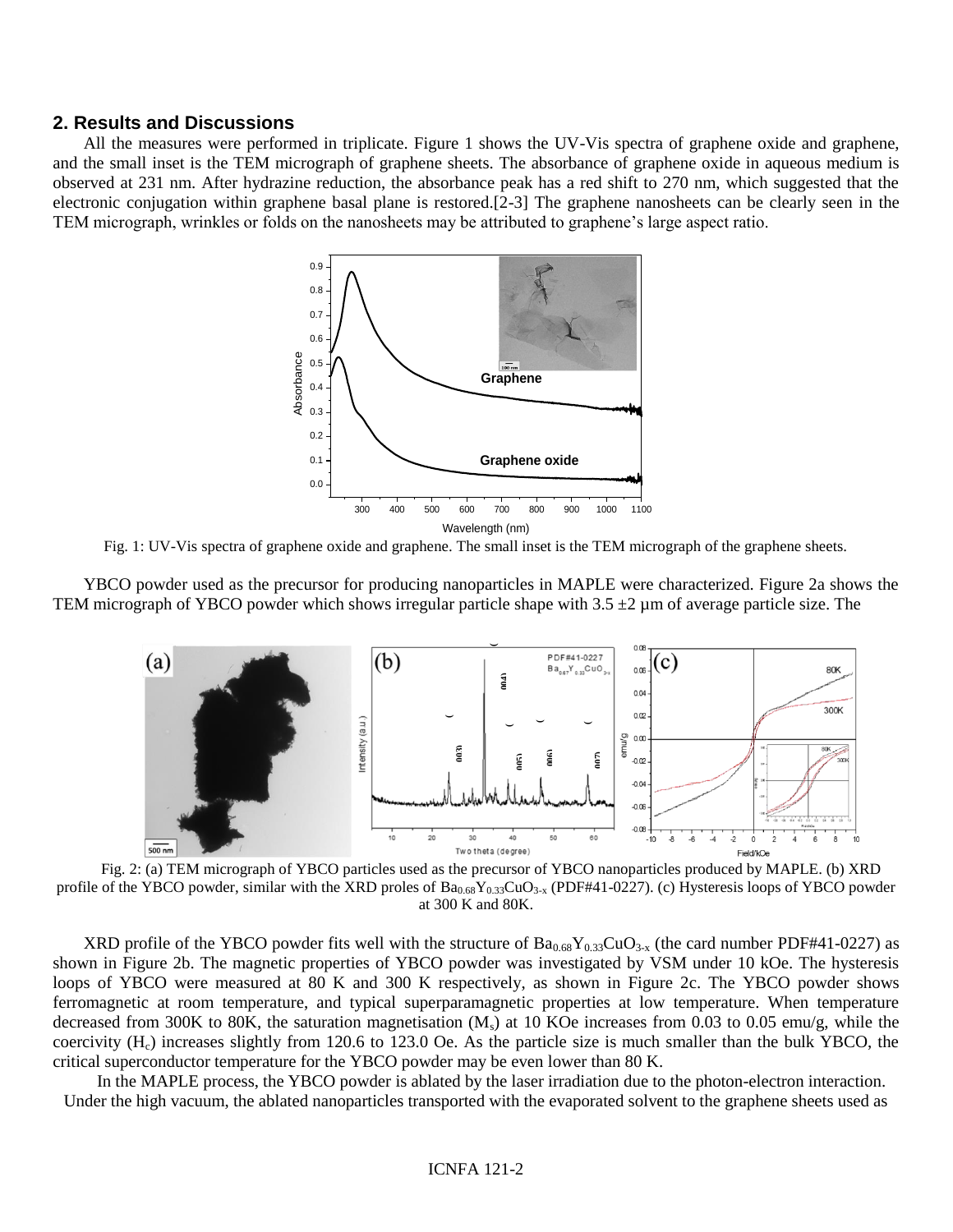the substrate. Here, laser irradiation time  $(t) = 0.5$  hr, 1.0 hr, 1.5 hr, 2.0 hr. The microstructure and particle size distribution of the hybrid nanosheets were studied by TEM as function of the laser irradiation time, *t*. The spherical nanoparticles of the

YBCO are observed on graphene; and the amount of YBCO nanoparticles increases with the laser irradiation time, *t*. In Figure 3a, the average particles size of YBCO nanoparticle is  $70\pm 25$  nm when  $t = 0.5$  hr, compared to 3.5  $\pm 2$  µm of the precursor, YBCO powder. When *t* increases to 1.0 hr, the YBCO nanoparticles with smaller particles size (diameter < 20 nm) are increasing (Figure 3b). When  $t = 1.5$  hr and 2.0 hr (Figure 3c and 3d), the average particle size is reduced to 50  $\pm$ 



Fig. 3: TEM micrograph of the YBCO particles on the surface of the substrate under different deposition time (*t*) (a)  $t = 0.5$  hr; (b)  $t =$ 1.0 hr; (c)  $t = 1.5$  hr; (d)  $t = 2.0$  hr; (e) TEM-EDX spectrum of the graphene/YBCO hybrid nanosheets ( $t = 2.0$  hr).

15 nm with a broad size distribution. While more small nanopartciles (diameter < 20 nm) can be observed when *t* = 2.0 hr compared to the size of YBCO nanopartciles deposited with *t* < 1.0 hr. In addition, the result of TEM-EDX spectrum of hybrid graphene/YBCO nanosheets with *t* = 2.0 hr, which is same as the bulk YBCO.[11] In MAPLE process, large YBCO particles could be ablated along with the evaporation of the solvent.[12]

## **4. Conclusions**

The hybrid graphene nanosheet was successfully synthesized by a modified Hummers method following a laser process. YBCO nanoparticles were deposited on graphene sheets by MAPLE with a pulsed Nd:YAG laser at 532 nm, a contamination-free process. The results of TEM clearly indicate that the particle size and size distribution of YBCO nanoparticles deposited on the surface of graphene sheets by MAPLE depend on the irradiation time, *t.* The amount of YBCO nanoparticles with smaller particles size (diameter <20 nm) increases with increasing *t* in the MAPLE process. Consequently, MAPLE is able to produce graphene/YBCO hybrid nanosheets without additional chemical reagents.

## **Acknowledgments**

This research project is funded by the Engineering Research Council of Canada (NSERC)-Engage grant, and the Canada Foundation for Innovation (CFI).

# **References**

[1] R. Hott, Application Fields of High-Temperature Superconductors, in: A.V. Narlikar (Ed.) High Temperature Superconductivity 2. Springer Berlin Heidelberg, Berlin, Heidelberg, pp. 35-48, 2004.